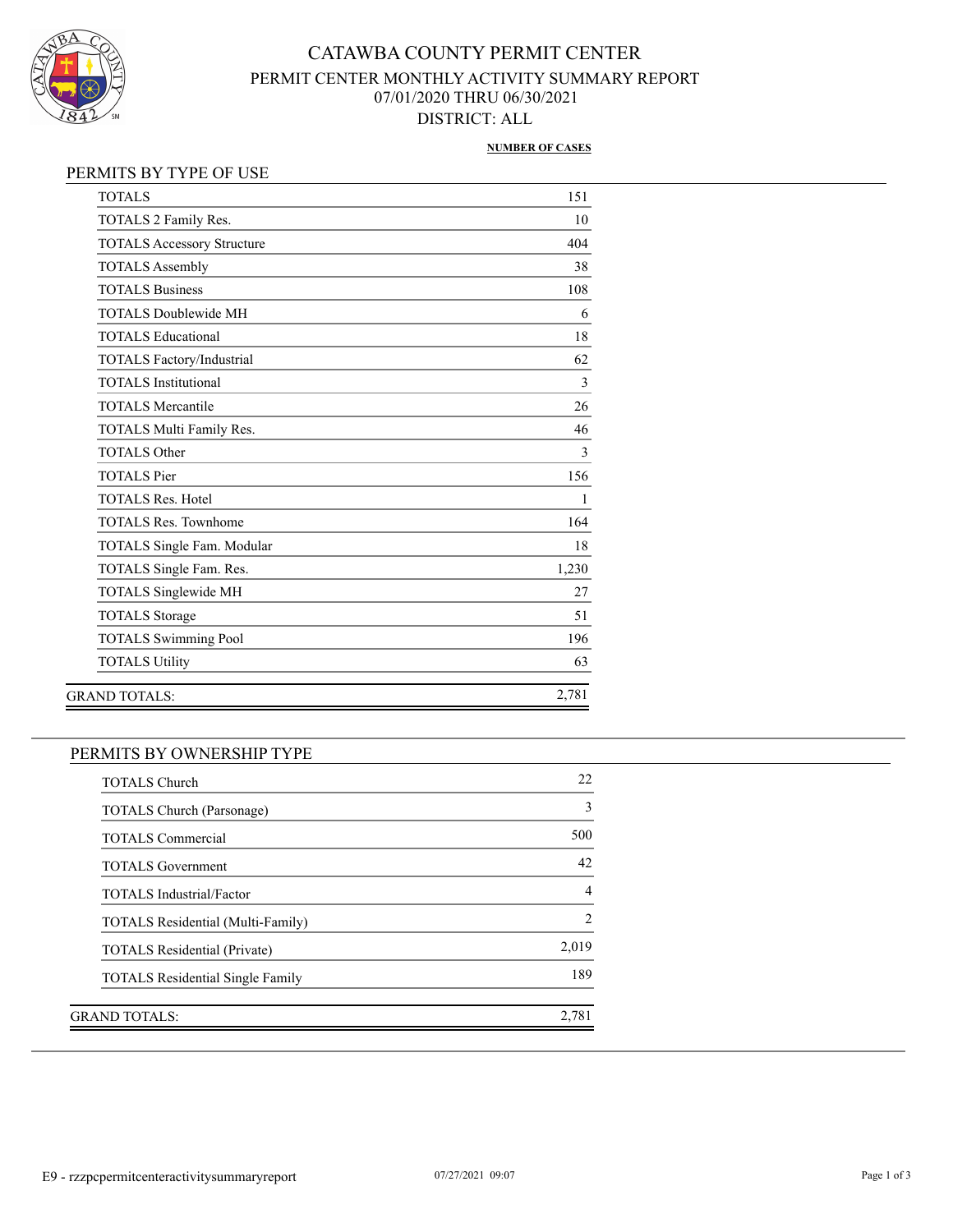

# CATAWBA COUNTY PERMIT CENTER PERMIT CENTER MONTHLY ACTIVITY SUMMARY REPORT 07/01/2020 THRU 06/30/2021 DISTRICT: ALL

#### **NUMBER OF CASES**

| PERMIT ISSUED                   |        |
|---------------------------------|--------|
| <b>TOTAL Building ISSUED</b>    | 2,600  |
| <b>TOTAL Electrical ISSUED</b>  | 4,681  |
| <b>TOTAL Mechanical ISSUED</b>  | 2,784  |
| <b>TOTAL Mobile Home ISSUED</b> | 92     |
| <b>TOTAL Plumbing ISSUED</b>    | 1,390  |
| <b>TOTAL Sign ISSUED</b>        | 150    |
| TOTAL PERMITS ISSUED:           | 11,697 |

Number of Violation cases entered for Building Inspections

TOTAL

GRAND TOTAL

### PLAN REVIEW TOTALS SUMMARY

| <b>TOTALS Standard Plan Review</b> | 446 |  |
|------------------------------------|-----|--|
|                                    |     |  |
| <b>GRAND TOTALS:</b>               | 446 |  |

| PERMITS PLANNING & ZONING        |  |
|----------------------------------|--|
| TOTALS Zoning Authorization (NR) |  |

| TOTALS Zoning Authorization (R) |  |
|---------------------------------|--|
|                                 |  |
| <b>GRAND TOTALS:</b>            |  |

# FIRE MARSHAL'S OFFICE TOTALS Fire Construction 38 GRAND TOTALS: 38

Maximum Occupany Certificates Issued

| PERMITS BY WORK CLASS FOR ENVIRONMENTAL HEALTH |     |  |
|------------------------------------------------|-----|--|
| <b>TOTALS Abandonment</b>                      | 56  |  |
| <b>TOTALS Building Permit Related</b>          | 83  |  |
| <b>TOTALS Client Request</b>                   | 4   |  |
| <b>TOTALS Expansion</b>                        | 111 |  |
| TOTALS New Septic                              | 975 |  |
| <b>TOTALS New Well</b>                         | 196 |  |
| <b>TOTALS Other</b>                            | 14  |  |